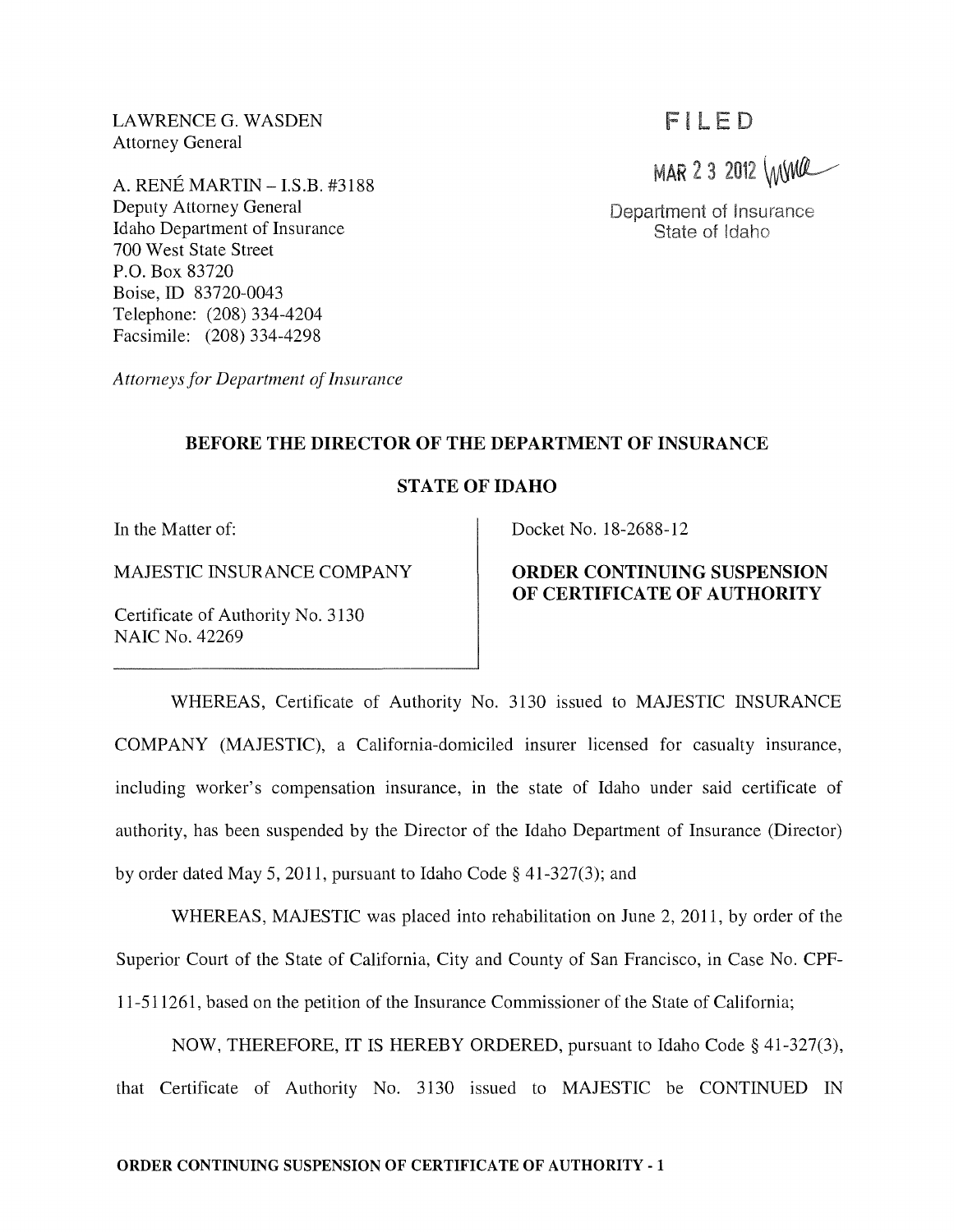SUSPENSION, effective immediately, for a period of one (1) year from the date of this order. The Director may terminate the suspension sooner if the cause for said suspension is corrected and if MAJESTIC is otherwise in compliance with title 41, Idaho Code.

IT IS FURTHER ORDERED that MAJESTIC comply with the requirements of Idaho Code § 41-329, including § 41-329(2), which provides: "During the suspension period the insurer shall not solicit or write any new business in this state, but shall file its annual statement, pay fees, licenses, and taxes as required under this code, and may service its business already in force in this state, as if the certificate of authority had continued in full force."

IT IS FURTHER ORDERED, pursuant to Idaho Code § 41-330(1), that, within four (4) days after notice of this suspension is provided, MAJESTIC shall notify, by any available means, every person authorized to write business in the state of Idaho by said insurance company, to immediately cease to write any further insurance business for MAJESTIC in Idaho.

IT IS FURTHER ORDERED that MAJESTIC shall promptly return Certificate of Authority No. 3130 to the Idaho Department of Insurance, as required by Idaho Code § 41-323(2).

#### NOTIFICATION OF RIGHTS

This is a final order of the Director. Any party may file a motion for reconsideration of this final order within fourteen (14) days of the service date of this order. The agency will dispose of the petition for reconsideration within twenty-one (21) days of its receipt, or the petition will be considered denied by operation of law. *See* Idaho Code § 67-5246(4).

Pursuant to Idaho Code §§ 67-5270 and 67-5272, any party aggrieved by this final order or orders previously issued in this case may appeal this final order and all previously issued orders in this case to district court by filing a petition in the district court of the county in which:

i. A hearing was held,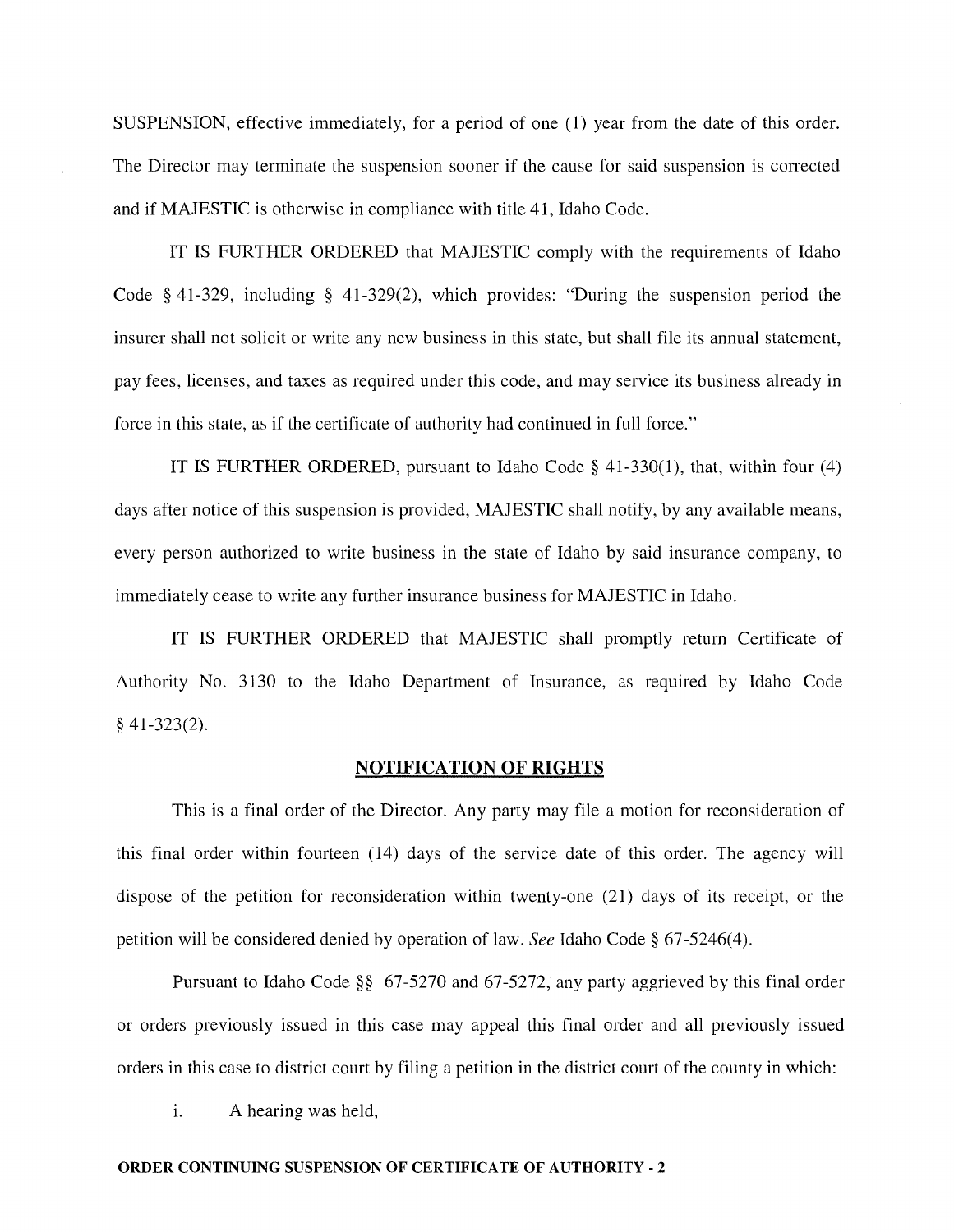- ii. The final agency action was taken,
- iii. The party seeking review of the order resides, or operates its principal place of business in Idaho, or
- iv. The real property or personal property that was the subject of the agency action is located.

An appeal must be filed within twenty-eight (28) days of (a) the service date of this final

order, (b) an order denying petition for reconsideration, or (c) the failure within twenty-one (21) days to grant or deny a petition for reconsideration, whichever is later. *See* Idaho Code § 67-5273. The filing of an appeal to district court does not itself stay the effectiveness or enforcement of the order under appeal.

DATED this  $3\frac{12}{1}$  day of March, 2012.

STATE OF IDAHO DEPARTMENT OF INSURANCE

Main feal

WILLIAM Director